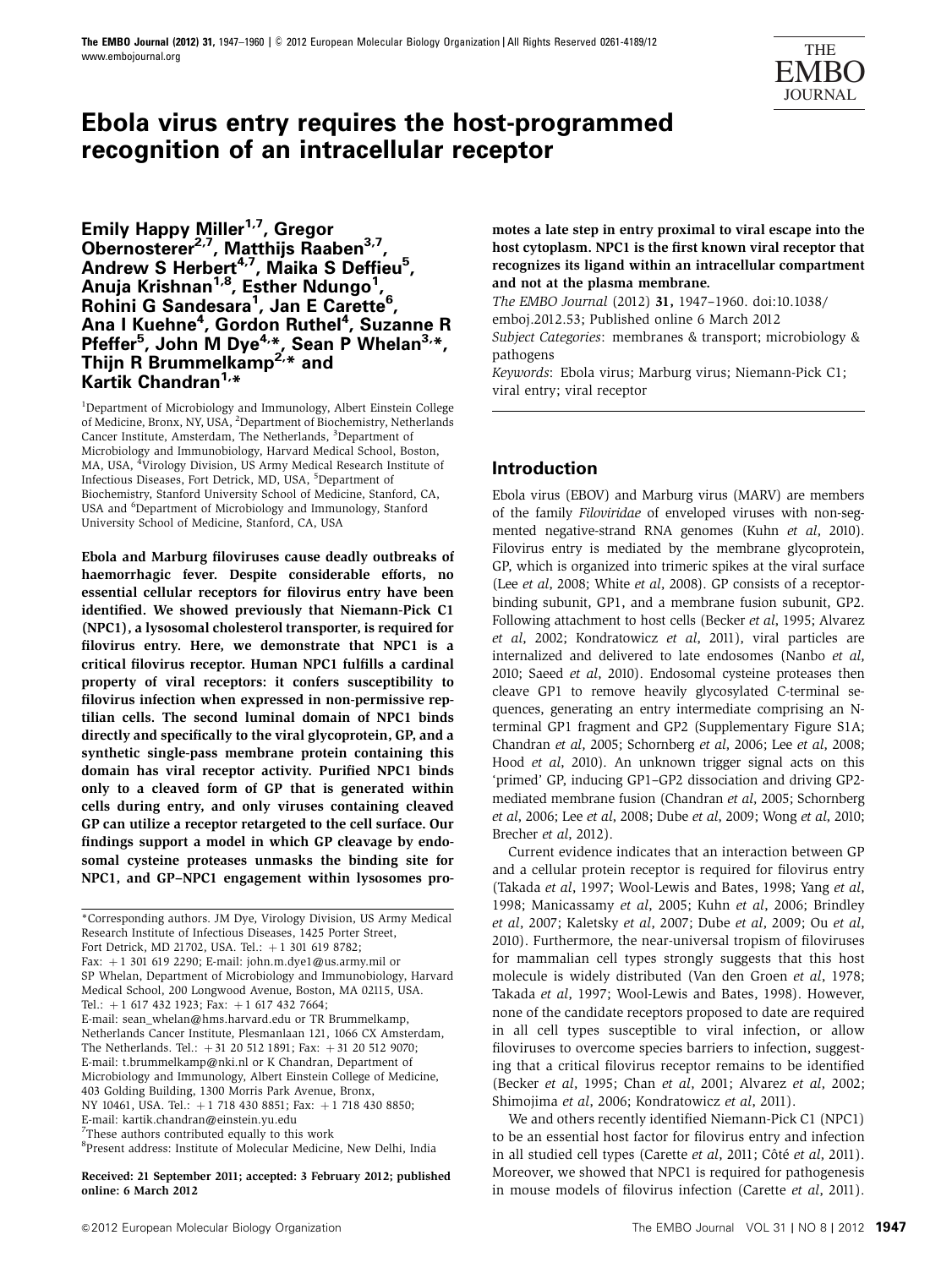NPC1 is a large polytopic membrane protein that resides in the late endosomes and lysosomes of all cells and is involved in transport of lysosomal cholesterol to the endoplasmic reticulum and other cellular sites (Supplementary Figure S1B; Carstea et al, 1997; Cruz et al, 2000; Davies and Ioannou, 2000). Mutation of NPC1 in humans causes Niemann-Pick type C1 disease, a rare but fatal disorder associated with lysosomal storage of cholesterol and sphingolipids in the brain and other tissues (Patterson et al, 2001; Walkley and Suzuki, 2004). Analysis of NPC1 mutations that cause Niemann-Pick type C1 disease has revealed key roles for the three large luminal 'loop' domains, A, C, and I, and for the 'sterol-sensing domain', comprising transmembrane domains 3–7, in lysosomal cholesterol transport by NPC1 (Supplementary Figure S1B; Ioannou, 2000; Ory, 2004; Infante et al, 2008a). While a substantial body of information about the housekeeping functions of NPC1 is available, its specific role in filovirus entry remains unknown. Previous findings suggest that the cholesterol transport function of NPC1 is dispensable for its viral host factor function, and that GP can bind to cellular membranes by associating directly or indirectly with full-length NPC1 (Carette et al, 2011; Côté et al, 2011). However, they do not fully distinguish among three mechanisms of action: NPC1 might (i) play an indirect role in viral entry by regulating endosomal/lysosomal morphology or membrane composition; (ii) participate in trafficking of viral particles to the sites of membrane fusion; or (iii) act directly as a filovirus receptor.

In this study, we demonstrate that filovirus entry does not require the full-length NPC1 protein. Instead, we provide multiple lines of evidence that a single luminal domain of NPC1 mediates filovirus entry by binding specifically and directly to the viral glycoprotein. Our work reveals that the NPC1-binding site within the GP1 subunit is recessed beneath the heavily glycosylated mucin and glycan cap GP1 subdomains, and explains our observation that proteolytic removal of these sequences is a prerequisite for direct GP–NPC1 interaction. We exploit our new findings to engineer a synthetic NPC1 analogue that is targeted to the cell surface and that mediates cell attachment and entry only by cleaved viruses containing exposed NPC1-binding sites. Furthermore, we provide evidence that human NPC1 can render cells from a non-permissive species susceptible to filovirus entry and infection. Cumulatively, our results indicate that NPC1 is an essential intracellular receptor for EBOV and MARV that promotes a late step in viral entry by binding to a proteolytically primed form of the viral glycoprotein within the host endosomal/lysosomal pathway.

# **Results**

### **Human NPC1 renders non-permissive reptilian cells susceptible to filovirus entry and infection**

Mammalian cells are broadly susceptible to filoviruses, but reptilian and amphibian cells are reported to be refractory to infection (Van den Groen et al, 1978; Takada et al, 1997). Consistent with these previous findings, wild-type (WT) EBOV and Sudan virus (SUDV) did not infect VH-2 cells derived from the Russell's viper (Daboia russellii). The recent discovery of NPC1 as a critical host factor for filovirus entry and infection (Carette et al, 2011; Côté et al, 2011) led us to speculate that this protein could determine the species tropism of filoviruses. Accordingly, we engineered VH-2 cells to stably express human NPC1 (Figure 1A), and challenged them with WT EBOV and SUDV (Figure 1B). Remarkably, human NPC1 rendered these cells highly susceptible to filovirus infection. The block to infection in VH-2 cells and its rescue by ectopic expression of human NPC1 were recapitulated both with recombinant vesicular stomatitis viruses bearing EBOV or MARV GP (rVSV-GP-EBOV/MARV) (Figure 1C) and with VSV pseudotypes (Figure 1D), showing that VH-2 cells resist filovirus infection at the level of viral entry. Human NPC1 was dispensable for viral attachment and internalization, since fluorescently labelled rVSV-GP particles were delivered to perinuclear sites in both VH-2 cells lacking or expressing human NPC1 (Supplementary Figure S2A). Furthermore, VH-2 cells were replete with endosomal cysteine protease activities that could mediate viral entry upon provision of human NPC1 (Figure 1E), strongly suggesting that the entry block in these cells does not arise from the failure to generate a proteolytically primed GP intermediate within endosomes and/or lysosomes. Instead, ectopic expression of human NPC1 was associated with a reduction in virus-positive intracellular puncta (Supplementary Figure S2B and C), suggesting that this protein facilitates viral escape from the endosomal/lysosomal pathway of Russell's viper VH-2 cells, as observed previously in human and rodent cells (Carette et al, 2011). Finally, the NPC1-dependent entry block in VH-2 cells was not a consequence of defective lysosomal cholesterol transport, since the aberrant accumulation of cholesterol in lysosomes was only observed when these cells were exposed to U18666A, a small molecule that mimics the cellular effects of NPC1 deficiency (Supplementary Figure S2D; Liscum and Faust, 1989). These results demonstrate that the transmembrane protein NPC1 possesses a cardinal property of viral receptors: it allows filoviruses to overcome a species barrier to cell entry and infection.

### **Filovirus entry requires the luminal domain C of NPC1, but not the full-length protein**

All experiments to date examining the role of NPC1 in filovirus entry have been carried out with the full-length protein. To determine if viral entry requires the entire protein or can instead be attributed to a discrete region within it, we expressed NPC1 deletion mutants individually lacking the large luminal loop domains A, C, and I in an NPC1-null cell line (Chinese hamster ovary (CHO) CT43) (Cruz et al, 2000; Figure 2A), and examined their capacity to mediate lysosomal cholesterol transport and viral infection (Figure 2B–D). CT43 cells accumulated lysosomal cholesterol (Cruz et al, 2000), and they were completely resistant to infection by WT EBOV/MARV and rVSV-GP-EBOV/MARV (Carette et al, 2011). As we showed previously, expression of Flag epitope-tagged WT NPC1 (NPC1–Flag) in these cells not only corrected their cholesterol transport defect but also rendered them highly susceptible to infection by WT filoviruses and rVSVs bearing filovirus GPs (Carette et al, 2011). All three 'loop-minus' NPC1 mutants were inactive at lysosomal cholesterol transport (Figure 2B), despite their significant localization to LAMP1-positive late endosomal/lysosomal compartments (Supplementary Figure S3), confirming that this cellular activity of NPC1 requires all three luminal domains A, C, and I. However, the mutants differed in their capacity to support filovirus GP-mediated entry (Figure 2B and C).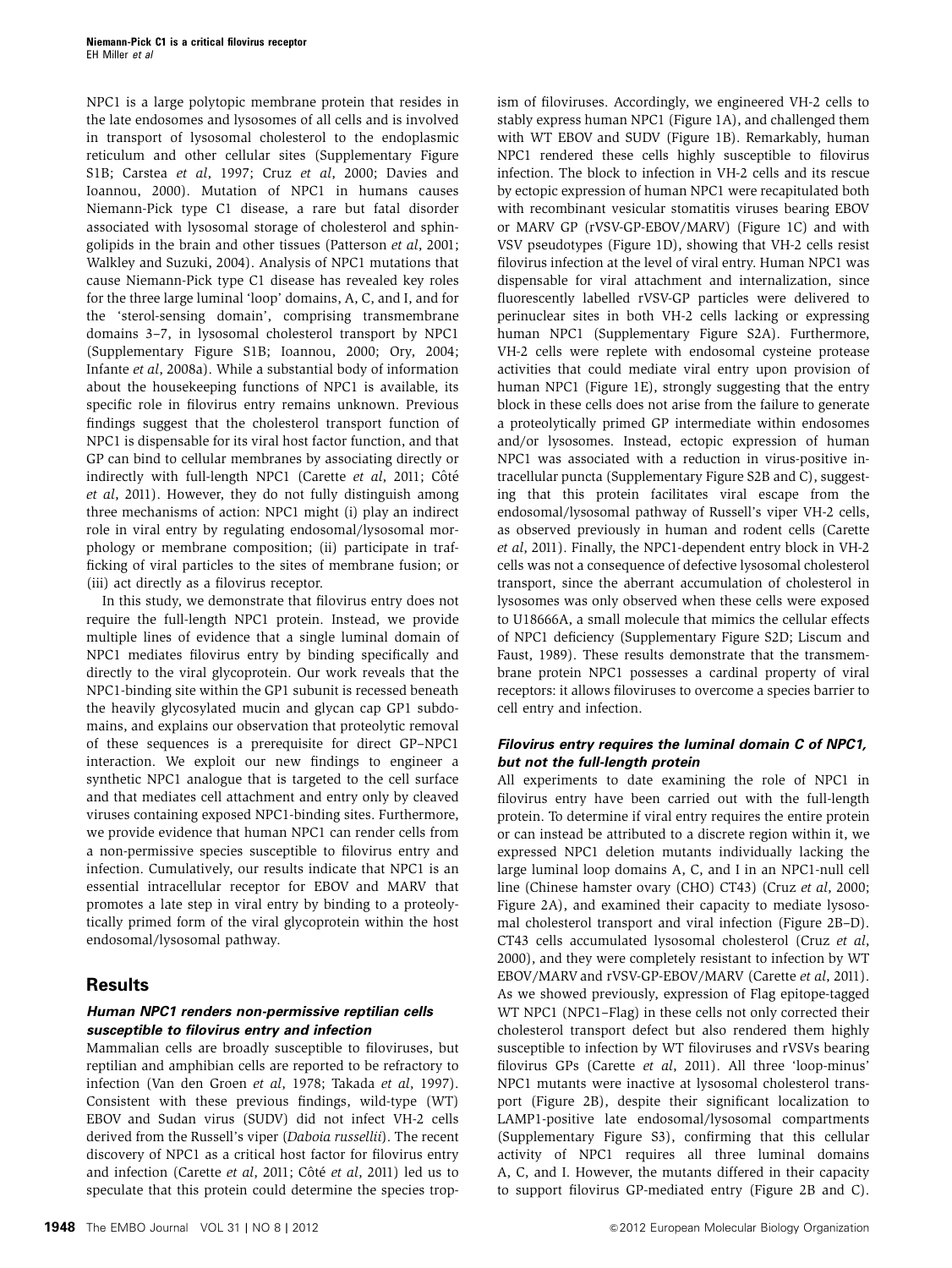

Figure 1 Human NPC1 confers susceptibility to filovirus entry and infection. (A) Viper VH-2 cells were engineered to express empty vector or human NPC1. Expression of human NPC1 was determined by immunoblotting (IB) with an anti-NPC1 antibody. Proteins non-specifically detected by this antibody were used as a loading control. Samples for IB of NPC1 were resolved on one gel and loading controls were resolved on another. (B, C) Infection of control and NPC1-expressing VH-2 cells by wild-type filoviruses (B), or recombinant VSVs bearing VSV or filovirus glycoproteins (C). Infected cells (green) and counter-stained nuclei (blue) were visualized by fluorescence microscopy. Scale bars, 20 µm. (D, E) Infectivity of VSV pseudotypes bearing VSV or filovirus glycoproteins in control and NPC1-expressing VH-2 cells. (E) NPC1-expressing VH-2 cells were pretreated with the cysteine protease inhibitor E-64 (300  $\mu$ M) for 4 h at 37°C and then exposed to virus. (D, E) Results  $(n=3)$  are representative of two independent experiments. Error bars indicate s.d. Asterisk indicates values below the limit of detection. Figure source data can be found in Supplementary data.

Both NPC1- $\Delta$ A–Flag and NPC- $\Delta$ I–Flag could mediate entry, albeit at reduced levels relative to WT NPC1–Flag. In striking contrast, NPC1- $\Delta$ C-Flag was unable to rescue viral entry (Figure 2B and C) even though it resembled the other mutants in expression level and intracellular distribution (Figure 2A; Supplementary Figure S3). Similar results were obtained in infection assays with WT MARV (Figure 2D). These findings unequivocally separate NPC1's functions in lysosomal cholesterol transport and filovirus entry. More importantly, they demonstrate that a discrete region within NPC1, the luminal domain C, is essential for EBOV and MARV entry.

#### **NPC1 binds specifically and directly to a proteolytically cleaved form of EBOV GP**

A viral receptor mediates entry by binding specifically and directly to a viral surface protein. Recent work indicated that proteolytically cleaved GP could associate with endosomal membranes derived from WT but not NPC1-deficient cells,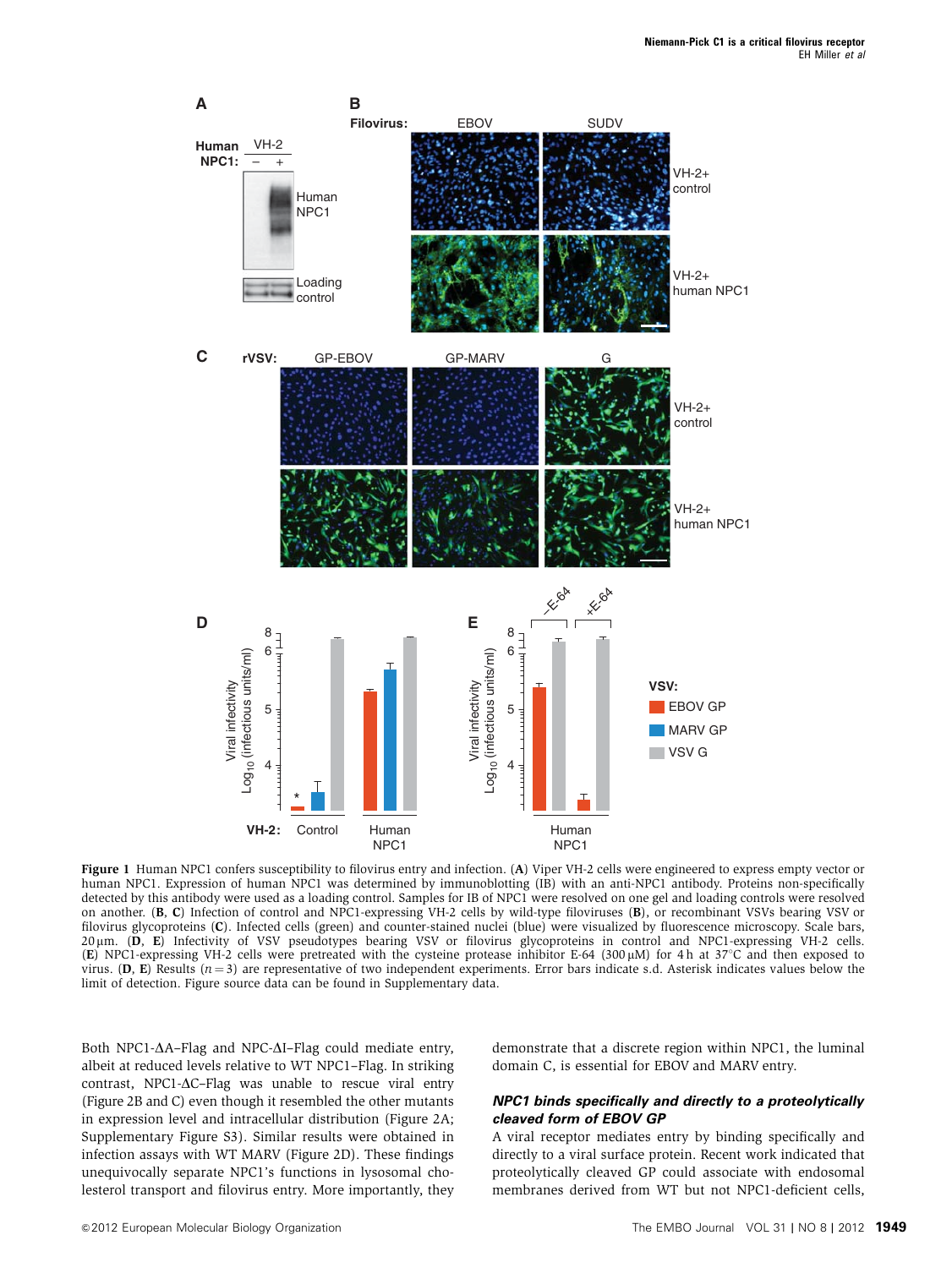



Figure 2 NPC1 luminal loop domain C is required for filovirus entry, but full-length NPC1 is dispensable. (A) NPC1-null CHO CT43 cells were engineered to express mutant forms of human NPC1–Flag lacking domains A, C, or I. NPC1 expression was determined by IB with an anti-Flag antibody. Cyclin-dependent kinase 4 (CDK4) in each sample was detected by IB (Abcam) and provided a loading control. Samples for IB of each NPC1 mutant and its paired WT NPC1 control were resolved on the same gel. NPC1 and CDK4 were detected on separate gels. (B) Capacity of mutant NPC1 proteins to rescue viral entry and transport lysosomal cholesterol. (Left) Infection of NPC1-null CHO CT43 cells expressing mutant NPC1–Flag proteins by recombinant VSVs bearing VSV G or filovirus glycoproteins. Infected cells (green) were visualized by fluorescence microscopy. (Right) Cholesterol clearance by mutant NPC1–Flag proteins in CT43 cells was determined by filipin staining and fluorescence microscopy. Images were inverted for clarity. Scale bars,  $20 \mu m$ . (C, D) Infectivity of VSV pseudotypes bearing VSV or filovirus glycoproteins (C) and wild-type MARV (D) in CT43 cells expressing mutant NPC–Flag proteins. SUDV, Sudan virus. Results in (C)  $(n=4-6)$  are from two independent experiments. Results in  $(D)$   $(n=3)$  are from a representative experiment. Error bars indicate s.d. Asterisks indicate values below the limit of detection. Figure source data can be found in Supplementary data.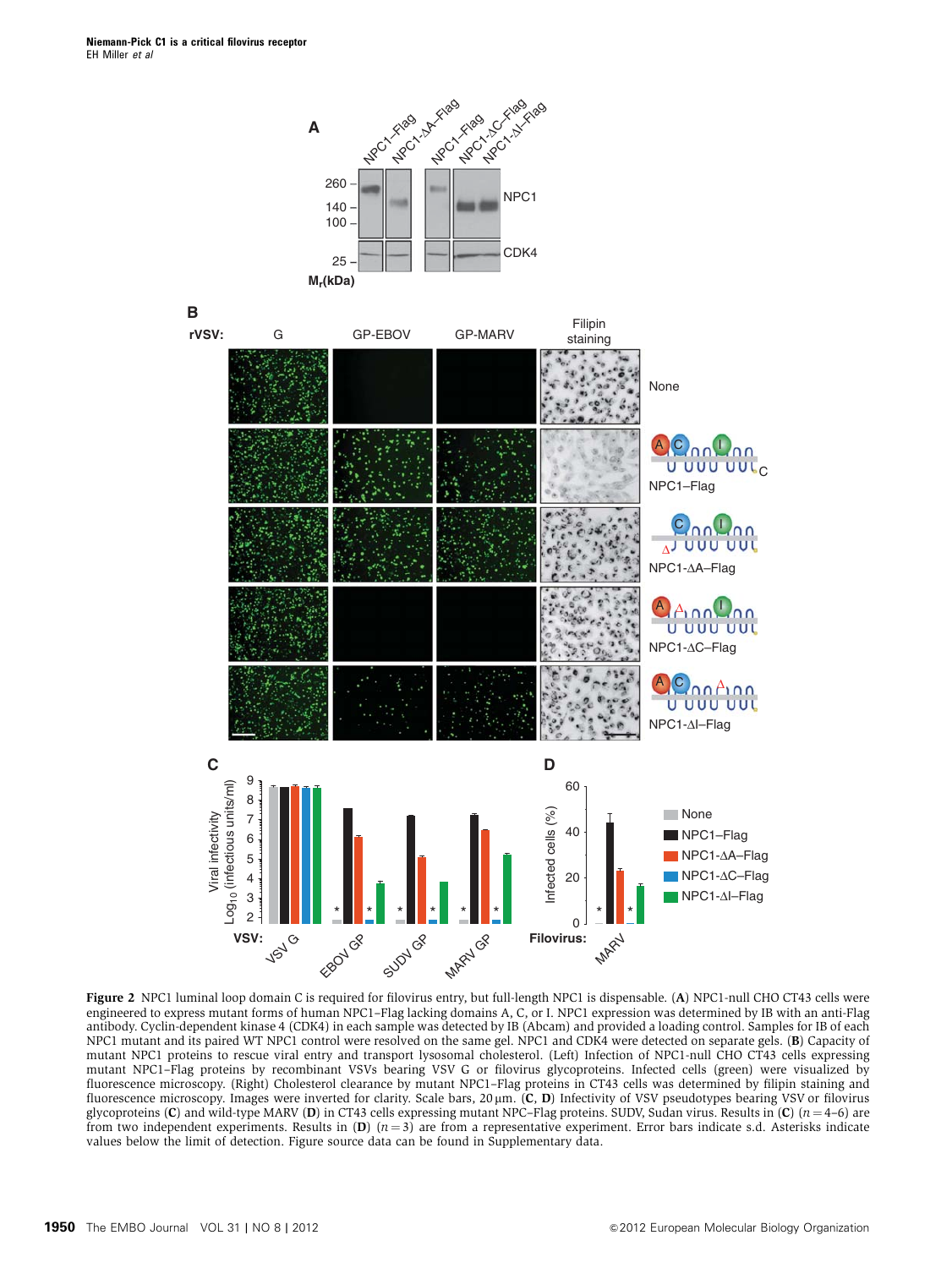suggesting that GP and NPC1 interact (Côté et al, 2011). To examine this hypothesis, we first tested if EBOV GP could bind to NPC1 in a cell- and membrane-free system. Concentrated rVSV-GP-EBOV particles were solubilized in a non-ionic detergent-containing buffer, and GP in these extracts was captured by magnetic beads coated with the GP-specific monoclonal antibody KZ52 (Maruyama et al, 1999; Lee et al, 2008). These GP-decorated beads did not retrieve NPC1–Flag from CT43 detergent extracts in a co-immunoprecipitation (co-IP) assay (Figure 3A). We next incubated rVSV-GP-EBOV with the bacterial metalloprotease thermolysin to generate a GP intermediate  $(GP_{CL})$  that resembles the product of endosomal/lysosomal GP cleavage (Chandran et al, 2005; Schornberg et al, 2006).  $\text{GP}_{\text{CL}}$  could capture NPC1–Flag at both neutral and acid pH (Figure 3A). Similar results were obtained in a reciprocal co-IP experiment: magnetic beads displaying NPC1-Flag captured  $GP_{CL}$ but not GP (Figure 3B).

To confirm these findings, we examined the capacity of rVSVderived GP and  $\text{GP}_{\text{CL}}$  to capture NPC1-Flag from 293T human embryonic kidney cell extracts using an enzyme-linked immunosorbent assay (ELISA). GP and  $GP_{CL}$  were captured onto antibody KZ52-coated ELISA plates, and then incubated with CT43 extracts containing NPC1–Flag. We found that NPC1–Flag bound saturably to wells coated with  $GP_{CL}$  but not with  $GP$ , consistent with our results from the co-IP assay (Figure 3C).

To establish the specificity of  $GP<sub>CL</sub>–NPC1$  association, we used the ELISA to determine if  $GP<sub>CL</sub>$  could capture NPC1-like1 (NPC1L1), a cholesterol transport protein that resembles NPC1 in topology and sequence  $({\sim}50\%$  similarity) (Davies et al, 2000; Wang et al, 2009). NPC1L1–Flag did not detectably bind to wells coated with either GP or  $\text{GP}_{\text{CL}}$  (Figure 3C), despite its greater abundance in cell extracts relative to NPC1– Flag (Figure 3D). Consistent with these binding results, NPC1L1 could not substitute for NPC1 in mediating infection by WT filoviruses (Figure 3E) and rVSVs bearing filovirus GPs (Figure 3F). Therefore, NPC1 associates specifically with  $GP<sub>CI</sub>$ and is specifically required for filovirus entry.

Finally, affinity-purified NPC1–Flag bound saturably to wells coated with  $GP_{CL}$  but not with GP in the ELISA, providing evidence that  $GP_{CL}$  directly interacts with NPC1 (Figure 3G and H). Cumulatively, these findings demonstrate that the proteolytic priming of EBOV GP creates, or unmasks, a specific and direct binding site for NPC1.

#### **NPC1 luminal domain C is necessary and sufficient for GP–NPC1 binding and viral entry mediated by filovirus GPs**

To begin to map the GP binding site within NPC1, we tested the loop-minus NPC1 mutants for  $\text{GP}_{CL}$ -binding activity in the co-IP and ELISA assays, as described above (Figure 4A and B). NPC1- $\Delta A$ –Flag and NPC1- $\Delta I$ –Flag in detergent extracts of CT43 cells were fully competent to bind to  $GP<sub>CL</sub>$ , but little or no binding was obtained with NPC1- $\Delta C$ –Flag. Therefore, the same region of NPC1, the luminal domain C, is absolutely required for both EBOV GP–NPC1 binding and NPC1-mediated filovirus entry.

We then used multiple approaches to test if domain C is not only necessary but also sufficient to mediate EBOV  $\text{GP}_{CL}$ – NPC1 binding. First, we engineered synthetic single-pass membrane proteins comprising each luminal domain fused to the first transmembrane domain of NPC1, the NPC1

cytoplasmic tail (which contains a lysosomal targeting signal; Scott et al, 2004), and a Flag tag, and expressed them in CT43 cells. All three proteins were expressed at similar levels (Supplementary Figure S4A), and domain A-Flag and domain C-Flag localized significantly to late endosomes and/or lysosomes (Supplementary Figure S4B). However, domain I-Flag appeared to be entirely restricted to the endoplasmic reticulum, suggesting that it misfolds (Supplementary Figure S4B); accordingly, we excluded it from further analysis. In both the co-IP and ELISA assays (Figure 4C and D), domain C-Flag bound as well as WT NPC1–Flag to  $GP<sub>CL</sub>$ , and it bound poorly, or not at all, to uncleaved GP. Domain A-Flag did not detectably bind to GP or  $\text{GP}_{\text{CL}}$  (Figure 4C and D).

The preceding binding experiments were carried out with detergent-solubilized membrane proteins, either in cell extracts (Figures 3 and 4) or as purified preparations (Figure 3G and H). To examine the  $GP_{CL}-NPC1$  interaction with 'soluble proteins' in the absence of detergent, we first engineered recombinant VSV particles to display a chimeric domain C-VSV G glycoprotein at their surface (Figure 5A; Supplementary Figure S5A), and assessed their capacity to bind to rVSV-GP<sub>CL</sub>. Preincubation of rVSV-GP<sub>CL</sub> with rVSVdomain C induced the dramatic clustering of viral particles (Figure 5B; Supplementary Figure S5B) and neutralized rVSV- $GP_{CL}$  infection (Figure 5C). By contrast, rVSV-domain C had no discernible effect on uncleaved rVSV-GP. Neither rVSV- $GP_{CL}$  nor rVSV-GP was clustered or neutralized by 'bald' rVSV particles lacking any virus-encoded surface glycoproteins (Figure 5B and C; Supplementary Figure S5B).

We next asked if a soluble, secreted, and biologically active form of domain C described recently (Deffieu and Pfeffer, 2011) could bind to  $GP_{CL}$ . Cleaved rVSV-GP<sub>CL</sub>, but not uncleaved rVSV-GP, captured purified domain C in an ELISA (Figure 5D; Supplementary Figure S6). Even more stringently, GP<sub>CL</sub> derived from a purified, soluble GP lacking the transmembrane domain  $(GP\Delta TM)$  co-precipitated purified domain C, whereas uncleaved GPATM did not (Figure 5E; Supplementary Figure S6). Consistent with its capacity to bind directly and stably to  $\text{GP}_\text{CL}$ , soluble domain C neutralized infection by rVSV-GP<sub>CL</sub> but not by rVSV-GP in a dose-dependent manner (Figure 5F).

Finally, we tested the capacity of the synthetic singledomain transmembrane proteins to mediate viral entry in CT43 cells (Figure 6). Remarkably, only domain C-Flag afforded measurable, although incomplete, rescue of filovirus GP-dependent entry, in full agreement with the  $GP<sub>CL</sub>$ -binding activity of domain C (Figure 6A and B). Taken together, these results indicate that sequences essential for both the EBOV GP binding and entry host factor activities of NPC1 reside within domain C, a 248-amino acid domain of this 1278-amino acid protein that protrudes into the endosomal lumen.

### **The NPC1-binding site in EBOV GP is recessed beneath the mucin and glycan cap subdomains and is unmasked by proteolytic cleavage**

Previous work identified a potential receptor-binding site (RBS) within the EBOV GP1 'head', a structural subdomain composed of N-terminal GP1 sequences (Supplementary Figures S1A and S7C; Kuhn et al, 2006; Lee et al, 2008; Dube et al, 2009, 2010). This site has a key property predicted by our GP–NPC1 binding studies: it is recessed beneath the C-terminal 'glycan cap' and mucin GP1 subdomains, and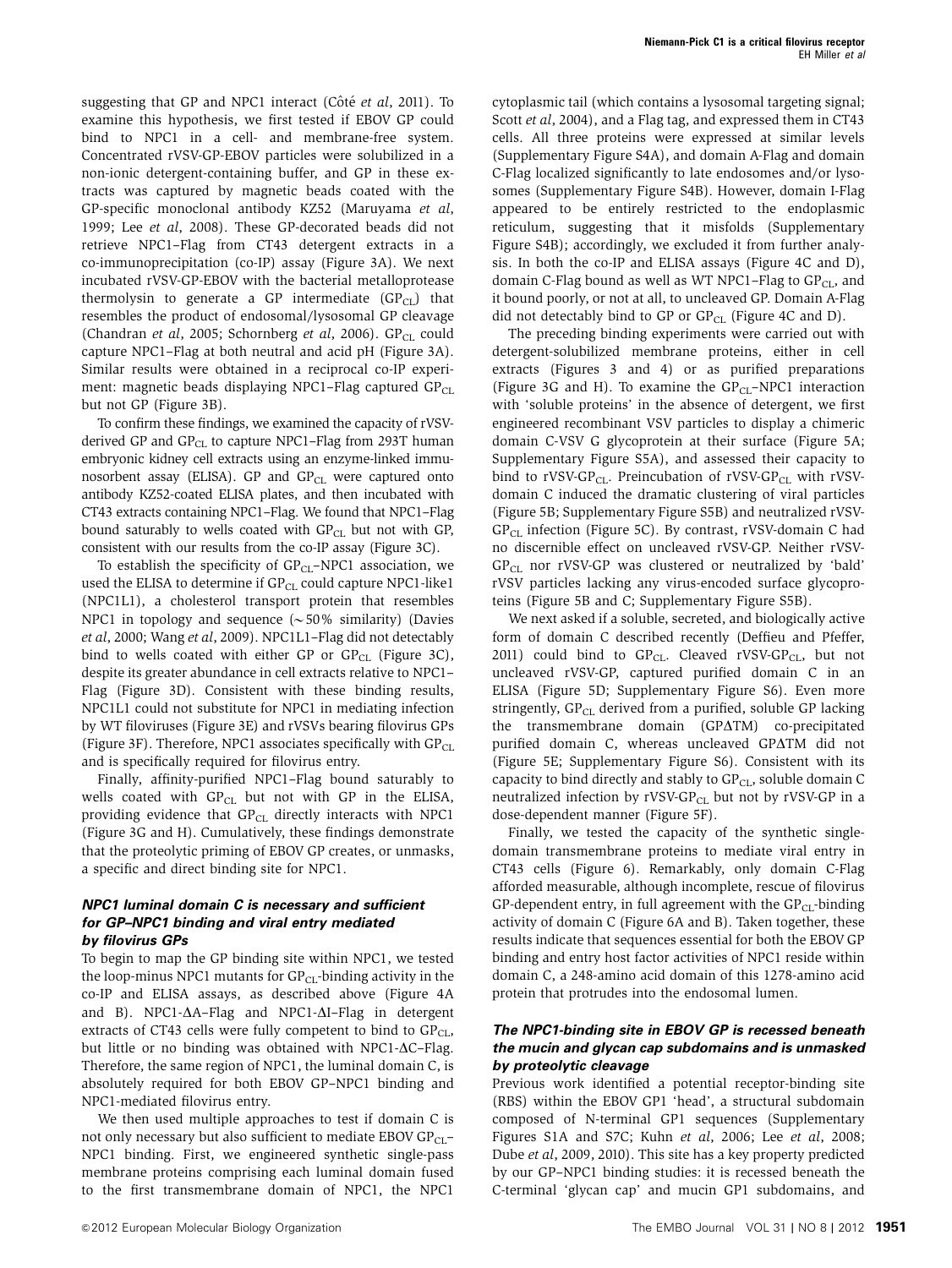

Figure 3 NPC1 binds specifically and directly to a cleaved form of the Ebola virus glycoprotein. (A) Co-immunoprecipitation (co-IP) of NPC1 by EBOV GP. Magnetic beads coated with GP-specific monoclonal antibody KZ52 were incubated with detergent extracts containing no virus (None), uncleaved rVSV-GP, or cleaved rVSV-GP<sub>CL</sub>. The resulting control or glycoprotein-decorated beads were mixed with cell lysates containing human NPC1–Flag at pH 7.5 or 5.1 and 4°C. Beads were then retrieved and NPC1–Flag in the immune pellets and supernatants was detected by IB with an anti-Flag antibody. Pellets and supernatants were resolved on separate gels but exposed simultaneously to the same piece of film. (B) Reciprocal co-IP of GP by NPC1. Cell lysates lacking (Ctrl) or containing NPC1–Flag were incubated with anti-Flag antibodycoated magnetic beads. The resulting control or NPC1-decorated beads were mixed with detergent extracts of rVSV-GP or rVSV-GP<sub>CL</sub> at pH 7.5 and 4°C. Beads were then retrieved and GP or GP<sub>CL</sub> in the immune pellets and supernatants was detected by IB with an anti-GP antiserum. Pellets and supernatants were resolved on separate gels but exposed simultaneously to the same piece of film. Asterisks indicate bands detected non-specifically by the antiserum. (C) GP<sub>CL</sub> captures NPC1 but not NPC1-like1 (NPC1L1) in an ELISA. Plates coated with rVSV-GP or rVSV-GP<sub>CL</sub> were incubated with cell extracts containing NPC1–Flag or NPC1L1–Flag, and bound Flag-tagged proteins were detected with an anti-Flag antibody. Results ( $n = 3$ ) are representative of at least four independent experiments. (D) Cell extracts used in (C) were incubated with plates coated with an anti-Flag antibody or an isotype-matched control, and captured proteins were eluted and detected by IB with the anti-Flag antibody. Samples were resolved on the same gel. (E, F) NPC1L1 cannot support filovirus entry and infection. CT43 cells expressing NPC1L1– Flag were exposed to wild-type EBOV or MARV (E) or to recombinant VSVs (F), and infected cells were visualized and enumerated by fluorescence microscopy. Asterisks in (E) indicate values below the limit of detection. Scale bar,  $20 \mu m$ . (G, H) GP<sub>CL</sub> but not GP captures affinity-purified NPC1–Flag in an ELISA. (G) NPC1–Flag was purified from CT43 CHO cell lysates by Flag affinity chromatography and visualized by SDS–PAGE and staining with Krypton infrared protein stain. Samples were resolved on the same gel. (H) ELISA plates coated with rVSV-GP or rVSV-GP<sub>CL</sub> were incubated with NPC1-Flag purified in (G), and bound Flag-tagged proteins were detected with an anti-Flag antibody. Results  $(n = 3)$  are representative of at least four independent experiments. Error bars indicate s.d. Figure source data can be found in Supplementary data.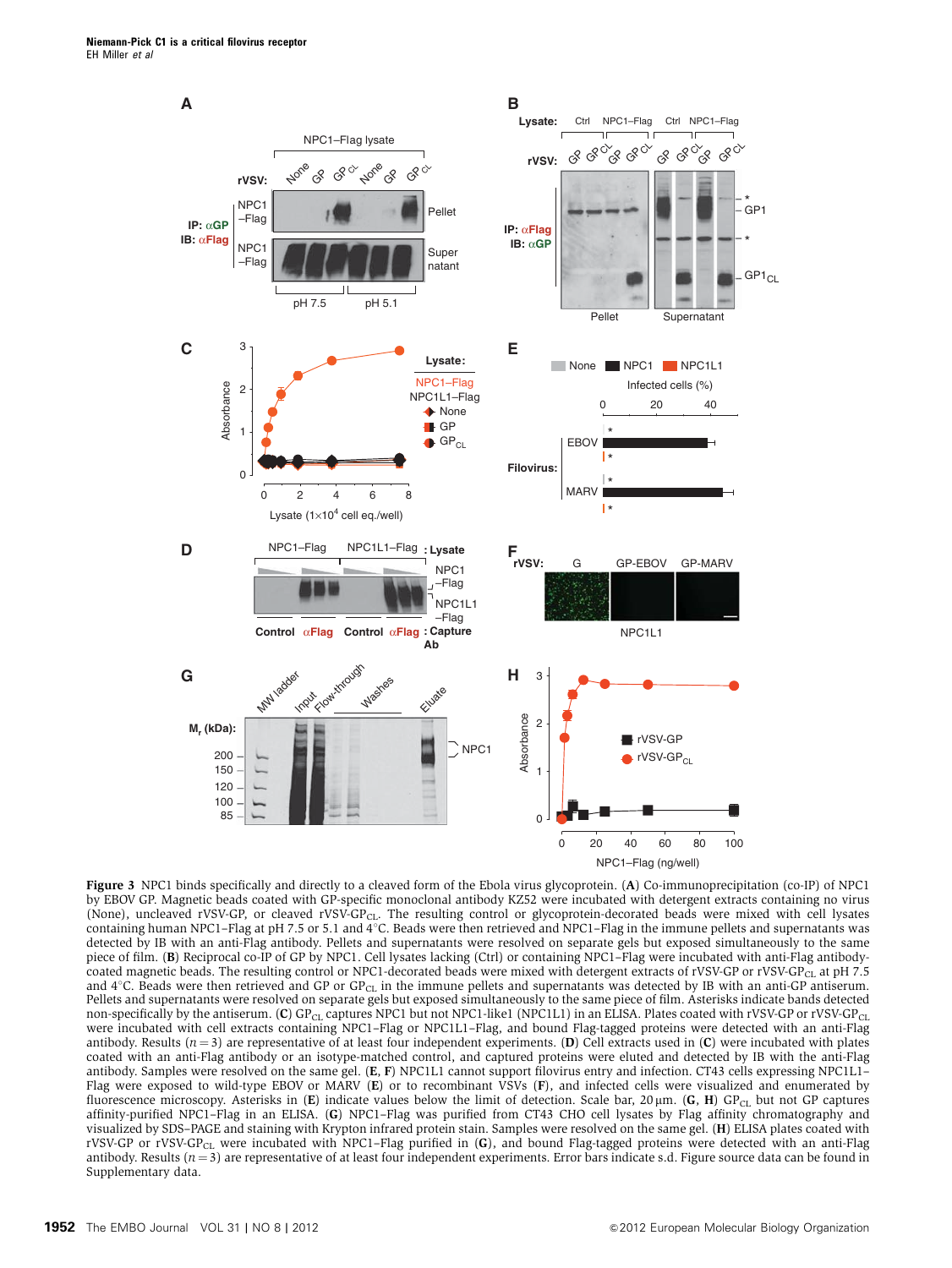

Figure 4 NPC1 luminal domain C is necessary and sufficient for GP–NPC1 binding. (A, B) Binding of NPC1 mutants lacking domains A, C, or I to EBOV GP. (A) Co-IP of mutant NPC1–Flag proteins from CT43 cell extracts by rVSV-GP was carried out as described in Figure 3A. Pellet samples for each NPC1 construct were resolved on the same gel. Pellets and supernatants were resolved on separate gels but exposed simultaneously to the same piece of film. (B) Capture of mutant NPC1–Flag proteins by rVSV-GP in an ELISA was carried out as described in Figure 3C. (C, D) CT43 cells were engineered to express synthetic single-pass membrane proteins comprising individual luminal domains of NPC1 fused to the first transmembrane domain of NPC1, the NPC1 cytoplasmic tail, and a Flag tag. Binding of these NPC1 mutants to EBOV GP was determined by co-IP (C) and ELISA (D) as described above. Results in (B) and (D)  $(n=3)$  are representative of at least three independent experiments. Error bars indicate s.d. Figure source data can be found in Supplementary data.

becomes fully exposed only upon their removal during  $GP \rightarrow$ GP<sub>CL</sub> cleavage (Supplementary Figure S1A; Kaletsky et al, 2007; Lee et al, 2008; Dube et al, 2009). To examine the relationship between the NPC1-binding site and the proposed RBS, we tested the NPC1-binding capacity of a GP containing three mutations that were previously used to define the RBS  $(K114A + K115A + K140A; '3Ala')$  (Figure 7A and C; Dube et al, 2009).  $GP_{CL}(3A|a)$  bound poorly to purified NPC1–Flag relative to  $GP_{CL}(WT)$  in the co-IP and ELISA assays (Figure 7A and B), even though both  $GP_{CL}$  proteins were captured by the GP conformation-specific antibody KZ52 in equivalent amounts in both assays (Figure 7A). Similarly, mutation of the nearby highly conserved F88 residue to alanine, which is proposed to remove a key receptor contact or to alter RBS conformation (Manicassamy et al, 2005; Brindley et al, 2007; Lee *et al*, 2008; Ou *et al*, 2010), greatly diminished  $\text{GP}_{CL}$ NPC1 binding in the ELISA (Figure 7B and C). Therefore, the EBOV GP RBS proposed previously on the basis of mutagenesis and structural modelling contains the binding site for the NPC1 protein.

#### **Interaction between GP and NPC1 is required for a late step in filovirus entry**

We next determined the consequences of these GP mutations for viral entry (Figure 7B). Infection by VSV-GP(3Ala) and VSV-GP(F88A) (Manicassamy et al, 2005; Brindley et al, 2007; Ou et al, 2010) was severely reduced in WT CHO cells. We also tested two additional GP mutations at residue F88 with differential effects on entry. As reported previously, F88Y and F88H were mildly and strongly deleterious for GP-dependent infection, respectively (Ou et al, 2010). The effects of these mutations on viral entry and GP–NPC1 binding were congruent:  $GP_{CL}(F88Y)$  displayed substantial, but reduced, binding to NPC1 relative to  $\text{GP}_{\text{CL}}(\text{WT})$ , whereas little binding was obtained with  $\text{GP}_{\text{CL}}(\text{F88H})$ (Figure 7B). In sum, this series of experiments defining the molecular basis of the GP–NPC1 interaction strongly supports the hypothesis that GP–NPC1 binding, and not just the presence of the NPC1 protein, is required for filovirus GPdependent entry.

Finally, we hypothesized that infection by GP mutants attenuated (but not fully deficient) for NPC1 binding may be at least partially rescued by provision of excess NPC1 within late endosomes and lysosomes. Accordingly, we tested the behaviour of VSVs bearing GP(WT), GP(3Ala), GP(F88A), and GP(F88H) in WT CHO cells containing only endogenous NPC1 or additionally expressing high levels of NPC1 (Figure 7D; Supplementary Figure S7). We found that NPC1 overexpression could indeed confer a dramatic enhancement in viral entry mediated by GP. Moreover, this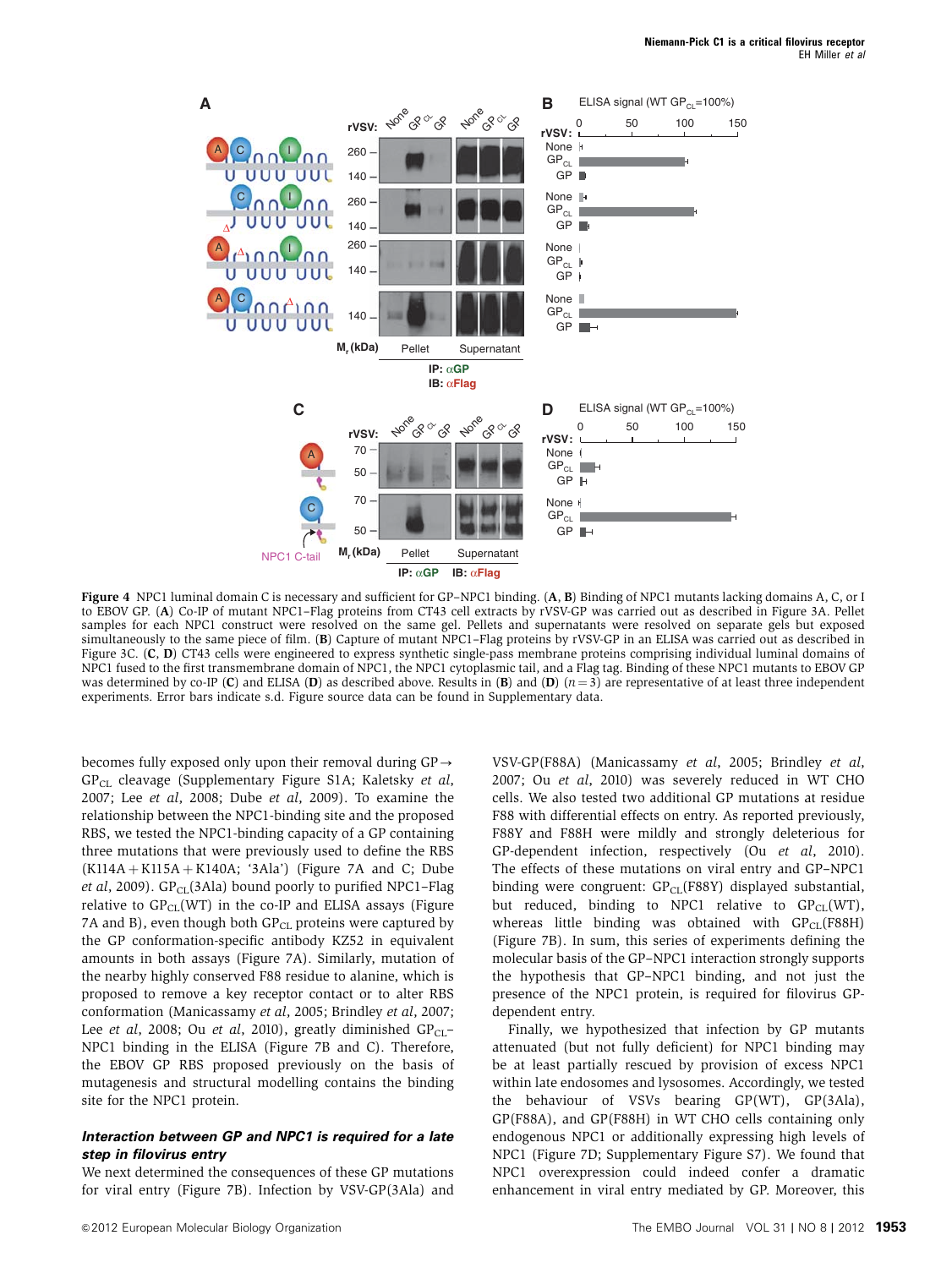

Figure 5 Soluble forms of NPC1 domain C bind directly to GP and selectively neutralize infection by viral particles containing cleaved glycoproteins. (A–C) Capacity of an rVSV displaying a domain C-VSV G chimera (rVSV-domain C) to bind to rVSV-GP and neutralize rVSV-GP infection. (A) Schematic of experiments shown in (A–C). 'rVSV-bald' particles lack any virus-encoded glycoproteins. (B) rVSV-GP and rVSV-GP<sub>CL</sub> were preincubated with rVSV-domain C or rVSV-bald, and virus mixtures were stained with phosphotungstic acid and visualized by electron microscopy. Arrows indicate large clusters of viral particles. A larger version of this image is available in Supplementary Figure S5. (C) Virus mixtures were exposed to WT CHO cells, and expression of the rVSV-GP-encoded eGFP gene was quantitated at 7 h post infection (see Materials and methods for details). eGFP signal was normalized to that of uncleaved virus. (D) The capacity of rVSV-GP and rVSV-GP<sub>CL</sub> to capture a purified, soluble form of domain C containing Flag and hexahistidine tags was determined in an ELISA, as described in Figure 3C. Results  $(n = 3)$  are representative of at least three independent experiments. (E) The capacity of a purified, soluble form of GP lacking the transmembrane domain (GP $\Delta$ TM) to associate with purified, soluble domain C was determined by co-IP, as described in Figure 3A. Pellets and supernatants (one gel for each) were resolved on separate gels but exposed simultaneously to the same piece of film. (F) rVSV-GP and rVSV-GPCL were preincubated with soluble domain C, and virus–protein mixtures were exposed to the Vero African grivet monkey kidney cell line. Viral infection was enumerated by fluorescence microscopy. Results are from two independent experiments  $(n=4)$ . Error bars indicate s.d. Figure source data can be found in Supplementary data.

enhancement appeared to be specific for the mutants that showed reduced binding to NPC1; no increase in infectivity was observed with either GP(WT) or GP(F535R), a highly attenuated GP2 mutant (Ito et al, 1999) that bound efficiently to NPC1 in vitro (Supplementary Figure S9). These findings argue that the low binding affinity of the GP(3Ala) and the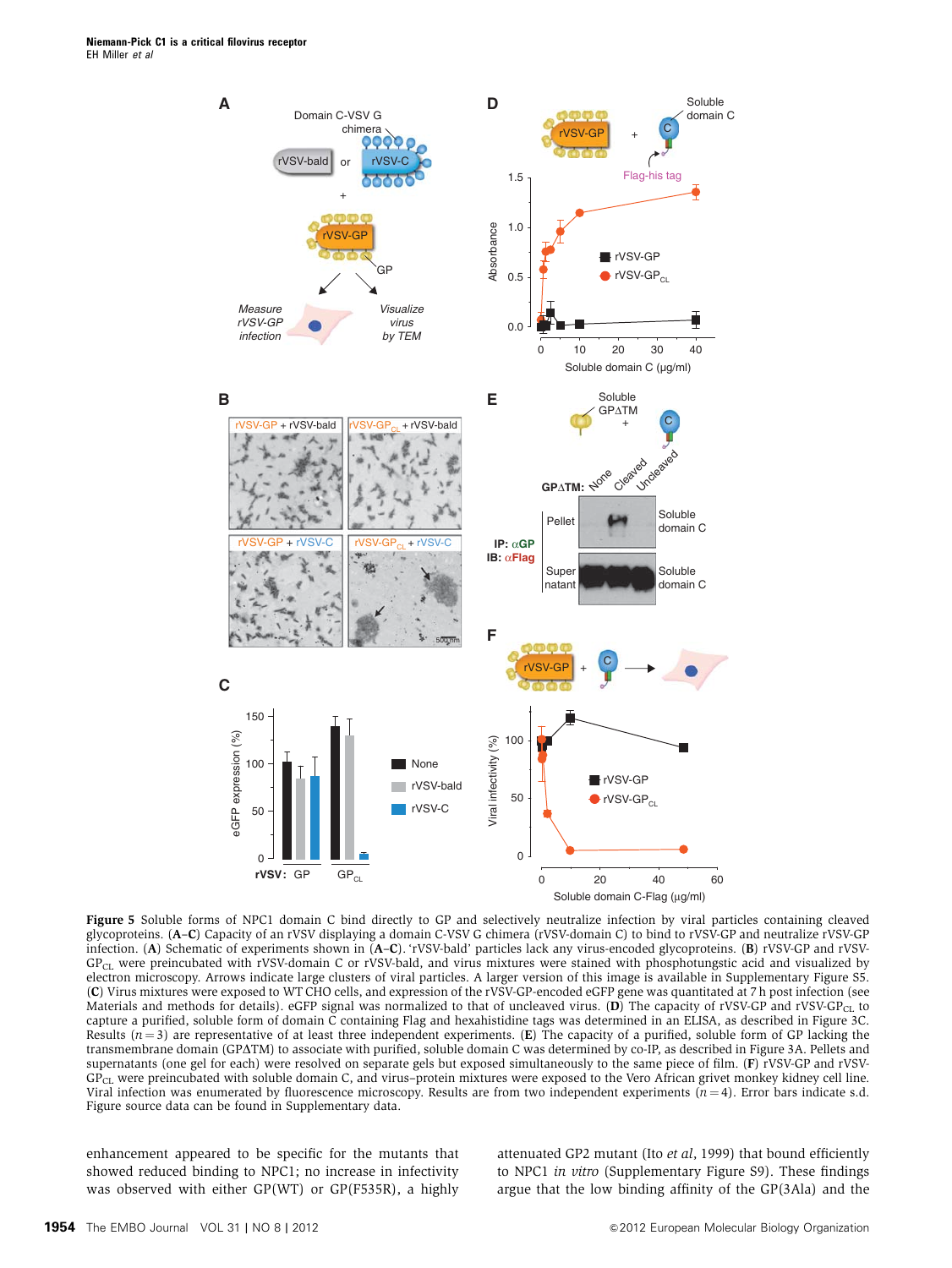

Figure 6 A synthetic single-pass membrane protein containing domain C can mediate filovirus entry. CT43 cells expressing synthetic membrane proteins containing individual NPC1 luminal domains (see Figure 4C) were exposed to rVSVs bearing uncleaved or cleaved filovirus glycoproteins. Infected cells (green) were visualized (A) and enumerated (B) by fluorescence microscopy. Results in (B)  $(n=3)$  are representative of at least three independent experiments. Error bars indicate s.d. Asterisks in (B) indicate values below the limit of detection. Scale bar in  $(A)$ , 20  $\mu$ m.

GP(F88) mutants for NPC1 impairs viral infection, and that increased NPC1 concentrations within endosomal/lysosomal compartments can compensate for this defect, leading to rescue of viral entry and infection.

We then exploited this NPC1-specific rescue assay to investigate the step(s) in viral entry at which GP–NPC1 binding is required. Viral attachment to WT CHO cells mediated by GP(3Ala) was only modestly reduced relative to that mediated by GP(WT), and it was not greatly affected by NPC1 overexpression (Figure 7E; Supplementary Figure S8). Therefore, viral attachment does not require GP–NPC1 binding. We then examined a late entry step: release of the VSV matrix protein, M, into the cytoplasm concomitant with GPmediated membrane fusion (Figure 7F; Carette et al, 2011). Diffuse M staining indicating productive entry was obtained with in vitro-cleaved VSV-GP $_{CL}$ (WT) particles in both WT and NPC1-overexpressing CHO cells. By striking contrast, only punctate perinuclear M staining was obtained in WT cells exposed to VSV-GP $_{CL}(3Ala)$ , indicating a significant reduction in cytoplasmic delivery of viral nucleocapsids. Importantly, NPC1 overexpression substantially overcame this M-release block (Figure 7F). These findings support the conclusion that cleaved viral particles containing GP(3Ala) cannot exit from endosomal/lysosomal compartments, and accumulate within them, because they cannot efficiently bind to NPC1. The corollary to this conclusion is that GP–NPC1 binding is required for a late step in entry, at or near viral escape into the cytoplasm.

#### **Interaction between GP and NPC1 can be retargeted to the cell surface by a synthetic receptor**

To our knowledge, all known viral receptors and co-receptors engage their viral ligands at the cell surface. However, our findings suggested that the physiological GP–NPC1 interaction occurs only within the endosomal/lysosomal pathway. First, only proteolytically cleaved  $GP<sub>CL</sub>$  could bind specifically and directly to NPC1 in vitro (Figures 3–5), and GP cleavage within cells is known to require viral internalization and exposure to endosomal proteases (Chandran et al, 2005; Schornberg et al, 2006). Second, NPC1 is predominantly localized to late endosomes and lysosomes, and its trafficking to these compartments bypasses the plasma membrane (Scott et al, 2004; Berger et al, 2007). To further explore the cellular location of GP–NPC1 interaction, we asked if GP could recognize and exploit domain C if it were made available at the cell surface. To engineer a synthetic cell-surface receptor for filoviruses, we removed the cytoplasmic tail from the minimal NPC1 domain C-Flag protein, which contains a lysosomal targeting signal (Scott et al, 2004), to create domain C-Flagtailless. In contrast to NPC1–Flag and domain C-Flag, which have a predominantly intracellular distribution, domain C-Flag<sup>tailless</sup> localizes extensively to the plasma membrane (Figure 8A; Supplementary Figure S10). We then assessed the capacity of viral particles to attach to CT43 cells expressing domain C-Flag or domain C-Flagtailless (Figure 8B). A large increase in viral attachment to the domain C-Flagtailless cells relative to the domain C-Flag cells was observed with cleaved viral particles bearing  $GP_{CL}(WT)$ . By contrast, no such increase was noted with the cleaved NPC1-binding mutant  $GP_{CL}(3Ala)$ , or with uncleaved viruses bearing GP(WT) or GP(3Ala) (Figure 8B). Therefore, EBOV  $GP<sub>CL</sub>$  but not GP could bind to the plasma membrane-targeted NPC1 domain C in these cells.

We then examined the capacity of CT43 cells expressing domain C-Flag or domain C-Flagtailless to support filovirus GP-dependent entry. We found that cleaved  $rVSV-GP_{CL}-EBOV$ could infect both cell types, but remarkably, uncleaved rVSV-GP-EBOV could infect only the domain C-Flag cells (Figure 8C). Similar results were obtained with uncleaved rVSV-GP-MARV (Figure 8C). However, we were unable to test if precleaved rVSV-GP<sub>CL</sub>-MARV could infect domain C-Flagtailless cells, because MARV GP is highly unstable to in-vitro proteolysis and viral particles preincubated with protease rapidly lose their infectivity (Wong and Chandran, in preparation). In an attempt to circumvent this obstacle, we first bound rVSV-GP-MARV to cells expressing domain C-Flag or domain C-Flagtailless at  $4^{\circ}$ C, and then briefly subjected the cells to protease at  $37^{\circ}$ C (Figure 8D). This in-situ protease treatment reduced MARV GP-dependent infection in cells expressing domain C-Flag; however, it mediated a substantial, dose-dependent increase in infection of cells expressing domain C-Flagtailless (Figure 8D). Therefore, cleaved forms of EBOV and MARV GP, whether stably generated by in-vitro preincubation with protease or transiently generated by in-situ protease treatment, can utilize a synthetic cell-surface receptor for entry, whereas uncleaved EBOV and MARV GP cannot. These observations provide direct evidence for a physiological GP–NPC1 interaction and demonstrate that this interaction normally occurs within the endosomal/ lysosomal pathway after GP cleavage (Figure 9).

### **Discussion**

In this study, we show that the NPC1 protein is a critical receptor for cell entry by filoviruses. Despite the large size, complexity, and hydrophobicity of NPC1, we have demonstrated that this  $\sim$  1300 residue, 13-pass transmembrane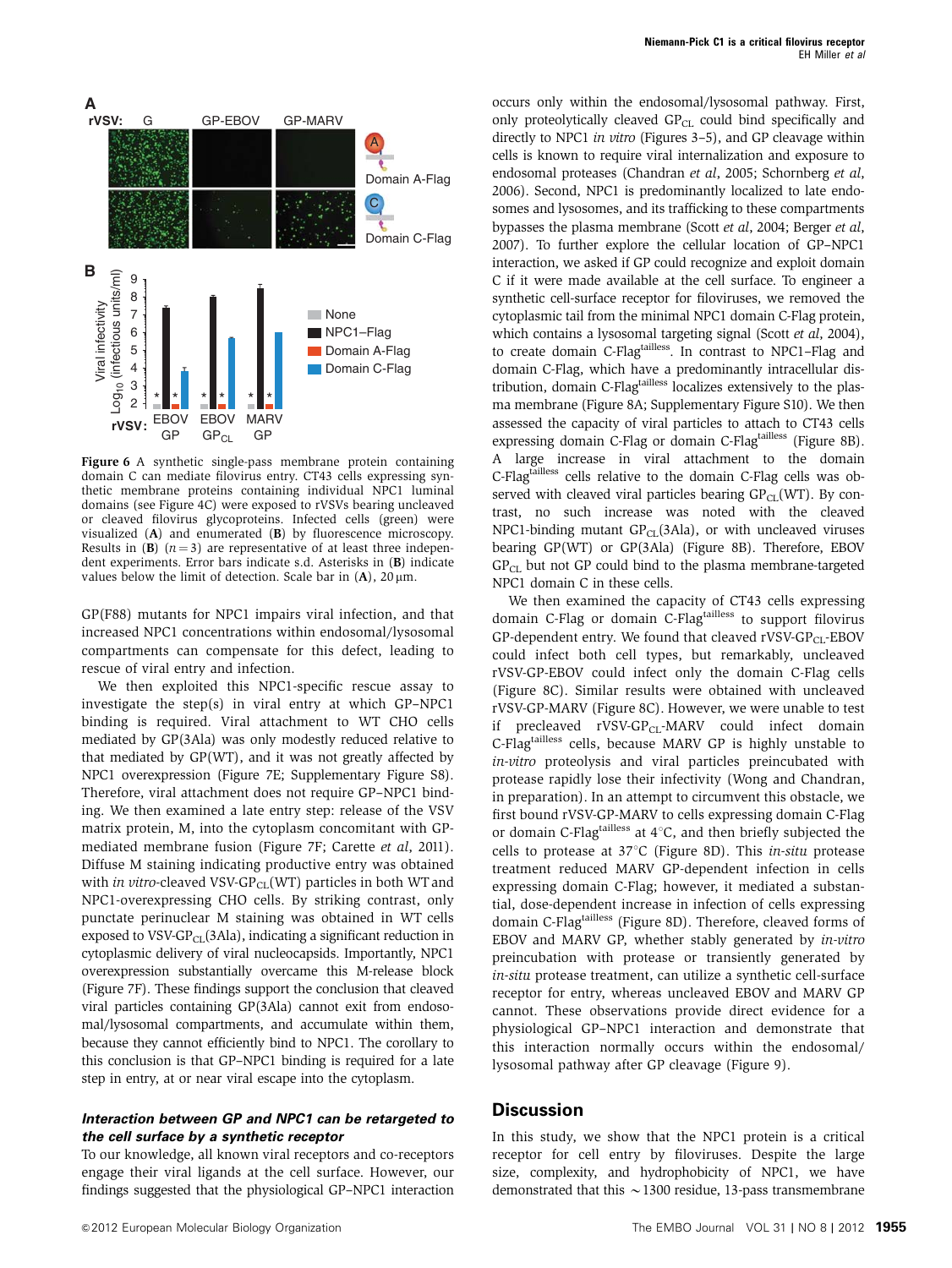

Figure 7 Binding of NPC1 to a site within the Ebola virus glycoprotein is required at a late step in entry proximal to viral escape into the cytoplasm. (A) Co-IP of NPC1 by cleaved VSV-GP<sub>CL</sub> particles containing EBOV GP(WT) or GP(3Ala) carrying three point mutations in the proposed GP receptor-binding site (see text for details). NPC1–Flag and GP in immune pellets were detected by IB with an anti-Flag antibody and an anti-GP antiserum, respectively. Samples for IB of NPC1 and GP were resolved on separate gels (one gel for detection of each protein). (B) (Left) Capture of NPC1-Flag proteins by VSV-GP<sub>CL</sub> containing WT or mutant GPs in an ELISA. An IB of input cleaved viral particles is shown below the graph. Samples were resolved on the same gel. Equivalent amounts of each GP bound to the prefusion conformation-specific antibody KZ52 were used in the NPC1-capture ELISA. (Right) Infectivity of WT and mutant VSV-GP in WT CHO cells. Results  $(n=3)$  are representative of two independent experiments. (C) Cartoon representations of the putative NPC1-binding site in GP1 (PDB id: 3CSY; Lee et al, 2008). Blue, head subdomain; grey, glycan cap subdomain. Mutated residues are shown as red ball-and-sticks. (D) Infectivity of VSV-GP bearing WT or mutant GPs in control and NPC1-overexpressing WT CHO cells. GP(F535R) contains a mutation in the GP2 fusion loop that inhibits membrane insertion (Supplementary Figure S9). Asterisk indicates values below the limit of detection. Results  $(n=3)$  are representative of at least two independent experiments. (E) Attachment of eGFP-containing virus-like particles (VLPs) bearing GP(WT) or  $GP(3Ala)$  to control and NPC1-overexpressing WT CHO cells. VLPs were exposed to cells at  $4^{\circ}$ C for 30 min and binding was quantitated by flow cytometry. Percent of eGFP-positive cells was determined by gating on the eGFP signal (see Supplementary Figure S8). Results ( $n=4-5$ ) are from two independent experiments. (F) Viral escape into the cytoplasm was measured by release of VSV M protein derived from entering VSV-GP<sub>CL</sub>. Control and NPC1-overexpressing WT CHO cells were exposed to VSV-GP<sub>CL</sub> containing GP(WT) or GP(3Ala) (multiplicity of infection,  $MOL = 200$ ) for 3 h and processed for VSV M staining. VSV M (red) and counter-stained nuclei (blue) were visualized by fluorescence microscopy. Scale bar, 20 µm. Figure source data can be found in Supplementary data.

protein binds specifically and directly to its viral GP ligand. Unlike NPC1's housekeeping function in lysosomal cholesterol transport, which requires all three of its major luminal loop domains, we show that NPC1's function as a filovirus receptor absolutely requires only its second luminal loop domain (C), which directly engages filovirus GP. Remarkably, a synthetic membrane protein comprising NPC1 domain C appended to a single transmembrane domain constitutes a receptor for filovirus GP-mediated infection.

While domain C plays a central and minimally sufficient role, our failure to fully rescue infection with only this domain implies indirect or direct contributions from other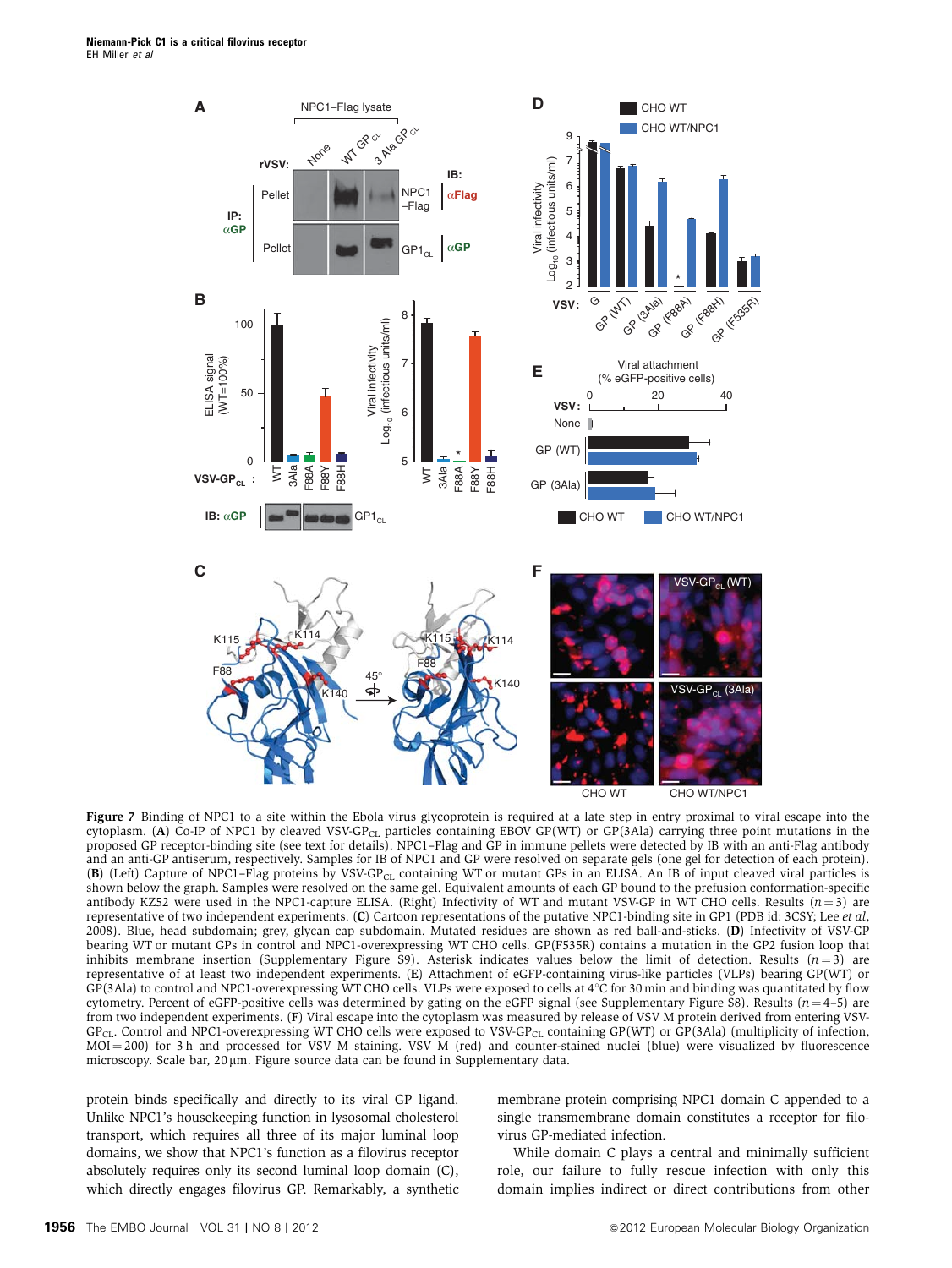

Figure 8 Cleaved but not uncleaved filovirus glycoproteins can utilize a synthetic cell surface receptor based on NPC1 domain C for viral entry. (A) Distribution of NPC1 in CT43 cells expressing WT NPC1–Flag, loop C-Flag, and loop C-Flag<sup>tailless</sup> (lacking the NPC1 cytoplasmic tail). Cells were immunostained with an anti-Flag antibody and visualized by fluorescence microscopy. Red arrowheads indicate signal at the cell surface. Images were inverted for clarity. The capacity of each protein to localize to the plasma membrane (PM) (grey, no localization to PM; red, localization to PM) is indicated in the cartoon below each image. Scale bar,  $10 \mu m$ . (B) Attachment of VLPs containing uncleaved or cleaved GP(WT) or GP(3Ala) to CT43 cells expressing domain C-Flag or domain C-Flagtailless. VLPs were exposed to cells at  $4^{\circ}$ C for 30 min and binding was determined by flow cytometry. (C) Infectivity of rVSV-GP-EBOV, EBOV rVSV-GP<sub>CL</sub>-EBOV, and rVSV-GP-MARV in CT43 cells expressing domain C-Flag or domain C-Flagtailless. Results  $(n = 4)$  are from two independent experiments. (D) rVSV-GP-MARV was allowed to attach to CT43 cells expressing domain C-Flag or domain C-Flagtailless at  $4^\circ$ C for  $45$  min, and cells were treated with 0  $(-)$ , 50, 100, or 150 µg/ml thermolysin at 37 $\degree$ C for 5 min. Cells were then washed to remove residual protease and unbound virus, and viral infectivity was determined at 16 h post infection. Asterisks indicate values below the limit of detection. Results  $(n = 4)$  are from two independent experiments. Error bars indicate s.d.

NPC1 sequences. These sequences may facilitate the optimal folding and endosomal/lysosomal delivery of domain C (indirect), contact GP during entry (direct), or participate in putative NPC1-dependent steps in entry downstream of GP–NPC1 binding (direct).

Genetic evidence indicates that cholesterol efflux from endosomal/lysosomal compartments requires both NPC1 and a small lysosomal cholesterol-binding protein, NPC2 (Naureckiene et al, 2000; Sleat et al, 2004). Previous biochemical studies suggested that transfer of cholesterol from NPC2 to NPC1 is a crucial part of the efflux mechanism, but direct evidence for an interaction between the proteins was lacking (Infante et al, 2008b; Kwon et al, 2009). Recently, however, two of us showed that a purified, soluble form of domain C could bind directly to cholesterol-loaded NPC2 in vitro at acid pH but not at neutral pH (Deffieu and Pfeffer, 2011). These results lend support to a model in which docking of NPC2 to NPC1 domain C facilitates transfer of cholesterol from NPC2 to NPC1's cholesterol-binding domain A. Here we show that, in contrast to its interaction with its cellular ligand NPC2, NPC1 domain C binds to its viral ligand, GP, in a manner that requires neither acid pH nor cholesterol. Whether NPC2 and GP contact the same or different surfaces of domain C remains to be seen.

Using a receptor engineering approach, we demonstrate that the use of NPC1 by filovirus GP exemplifies a novel type of virus–receptor interaction: while productive GP–NPC1 interaction can be contrived to take place at the plasma membrane, NPC1 normally binds to viral particles within the endosomal/lysosomal pathway and not at the cell surface (Figure 9). Our in vitro binding experiments provide an explanation for this result. Purified forms of full-length NPC1 and soluble domain C directly bind not to intact GP but to  $GP_{CL}$ , which resembles a cleaved entry intermediate generated by the action of host proteases within endosomes (Chandran et al, 2005; Schornberg et al, 2006). These findings account for and extend recent observations that only EBOV  $\text{GP}_{\text{CL}}$  could bind to endosomal membranes containing NPC1 and directly or indirectly co-precipitate NPC1 from membrane extracts (Côté et al, 2011). We delineate the NPC1-binding site within EBOV GP, and show why only cleaved GP can recognize NPC1: the binding site is occluded by heavily glycosylated C-terminal GP1 sequences and becomes fully unmasked only after these sequences have been proteolytically removed. Finally, we provide the first evidence that MARV GP, despite its instability to proteolysis, must nevertheless undergo intracellular cleavage to a species that can engage NPC1 within the endosomal/lysosomal pathway. We speculate that programmed exposure of the NPC1 binding site within intracellular compartments inaccessible to antibodies represents a strategy by which filoviruses evade the humoral immune response in their natural hosts.

Our findings imply that filoviruses must use host molecules other than NPC1 to attach to the cell surface and internalize into endosomes, and indeed, several have been implicated in previous work. Multiple C-type lectins (Alvarez et al, 2002; Simmons et al, 2003) and the T-cell immunoglobulin and mucin-1 protein (Kondratowicz et al, 2011) bind to uncleaved GP and enhance virus-cell attachment in antigenpresenting and epithelial cells, respectively. The Tyro3 receptor tyrosine kinases enhance viral internalization in some cells (Shimojima et al, 2006; Hunt et al, 2011). Because mutations within the GP RBS tested in this study drastically diminish NPC1 binding but have only a modest effect on virus-cell attachment, it appears likely that other, more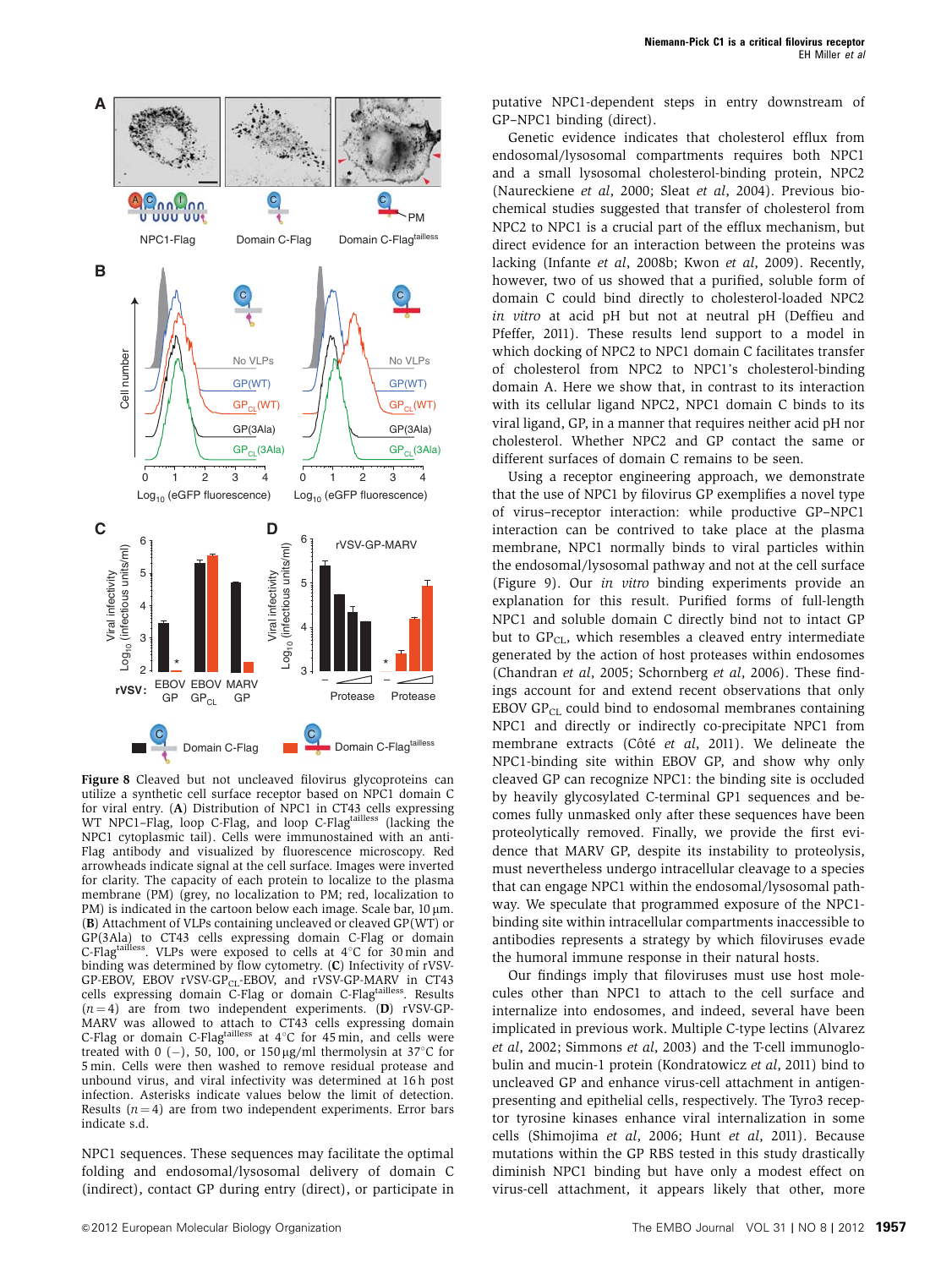

Figure 9 A model for the role of NPC1 in Ebola virus and Marburg virus entry. Virus particles adhere to the plasma membrane by binding to one or more cell attachment factors. They are then trafficked to early/late endosomal (EE/LE) compartments where host cysteine proteases, including cathepsin B (Chandran et al, 2005), cleave GP to remove the mucin and glycan cap domains and expose the NPC1-binding site. This cleaved GP species, which resembles in vitro-cleaved GP<sub>CL</sub>, can then bind to NPC1's domain C, presumably on the limiting membrane of an LE or lysosomal (Lys) compartment. GP–NPC1 interaction may play a direct role in triggering GP conformational changes that bring about viral membrane fusion and cytoplasmic release of the viral nucleocapsid payload. The molecular requirements for, and intracellular location of, this final step in filovirus entry remain to be defined.

surface-exposed, sequences in uncleaved GP are primarily responsible for the initial events at the plasma membrane. Regardless of which cell-surface factors mediate viral attachment and internalization, our findings argue that GP in internalized virus must first undergo cleavage by endosomal cysteine proteases and then engage NPC1 where it resides, at the limiting membrane of a late endosomal/lysosomal compartment (Figure 9).

Our results indicate that GP–NPC1 interaction is required at a late step in entry proximal to viral release into the cytoplasm, and they are fully consistent with our previous and current findings that viral particles accumulate in the lysosomes of cells lacking a suitable NPC1 protein (Carette et al, 2011; Supplementary Figure S2). Interestingly, GP1 residues that are necessary for NPC1 binding and that contact GP2 in the trimeric viral spike are closely apposed (Supplementary Figure S9). We thus propose that NPC1 plays a role in triggering GP1–GP2 dissociation, setting in motion the GP2 conformational rearrangements that bring about viral membrane fusion and cytoplasmic escape (Figure 9; Supplementary Figure S1). However, we found that an acidbuffer wash did not allow infection of  $rVSV-GP_{CL}$  at the plasma membrane of cells expressing the synthetic domain C-Flagtailless receptor, suggesting that GP–NPC1 binding and acid pH are insufficient for productive membrane fusion and implicating one or more additional endosomal/lysosomal host factors. The requirement for an intracellular receptor revealed in this study, and the possible requirement for additional endosomal trigger factor(s) (Brecher et al, 2012; Schornberg et al, 2006; Wong et al, 2010; this study), at least partially explain the longstanding failure to reconstitute high levels of filovirus GP-catalysed membrane fusion in vitro or at the cell surface (Takada et al, 1997; Bar et al, 2006).

The capacity of human NPC1 to extend the species tropism of filoviruses to reptilian cells strongly supports our claim that it is a filovirus receptor. Because NPC1 is highly conserved among animals (Loftus et al, 1997), and is indispensable for filovirus infection of diverse vertebrate cell types (Carette et al, 2011; Côté et al, 2011; this study) and for viral pathogenesis in mouse models (Carette et al, 2011), it is likely that NPC1 is broadly, if not universally, required in this role. Moreover, a phylogenetically diverse group of filoviruses requires NPC1 for entry and infection (Carette et al, 2011; Côté et al, 2011), and GP1 residues we have shown to be important for NPC1 interaction are highly conserved among filoviruses (Kuhn et al, 2006), suggesting that all known members of the family Filoviridae utilize NPC1 as a receptor. It will therefore be of considerable interest to determine if incompatibilities between GPs and specific NPC1 orthologues during viral entry limit filovirus host range in a natural setting and impose barriers to viral interspecies transmission and zoonotic disease.

## **Materials and methods**

#### **Viruses and infections**

Recombinant VSVs (serotype Indiana) expressing eGFP, and EBOV or MARV GP in place of VSV G (rVSV-GP-EBOV/MARV) were recovered and amplified as described previously (Whelan et al, 1995; Wong et al, 2010). The EBOV and MARV GP genes encoded by these viruses were derived from the Mayinga and Musoke isolates, respectively (Genbank accession numbers NP\_066246 and YP\_001531156). VSV pseudotypes bearing GPs derived from VSV, EBOV, SUDV, and MARV were generated as described previously (Takada et al, 1997). The WT filoviruses EBOV-Zaire 1995 and MARV-Ci67 used in this study have been described previously (Jahrling et al, 1999; Swenson et al, 2008). VSV particles containing  $GP_{CL}$  were generated by incubating rVSV-GP-EBOV with thermolysin (200  $\mu$ g/ml) for 1 h at 37°C. The protease was inactivated by addition of phosphoramidon (1 mM), and reaction mixtures were used immediately. Infectivities of VSV pseudotypes were measured by manual counting of eGFP-positive cells using fluorescence microscopy at 16-24 h post infection, as described (Chandran et al, 2005). Infectivities of rVSVs were measured by fluorescent-focus assay, as described (Wong et al, 2010). Alternatively,  $NH_4Cl$ (20 mM) was added to infected cell cultures at 2 h post infection to block viral spread, and individual eGFP-positive cells were manually counted at 12-14h post infection. Neutralization of uncleaved and cleaved rVSV-GP-EBOV by rVSV-domain C in Figure 3C was measured by quantitation of virus-encoded eGFP expression in cell monolayers with a Typhoon 9400 imager (GE Healthcare).

#### **GP–NPC1 co-IP assays**

Protein G-coated magnetic beads (20 µl/reaction; Spherotech) were incubated with the GP-specific monoclonal antibody KZ52  $(5 \mu g)$ (Maruyama et al, 1999) for 1 h, washed to remove unbound antibody, and then added to uncleaved or in vitro-cleaved rVSV-GP-EBOV or VSV-GP-EBOV particles (5  $\mu$ l concentrated virus; 10<sup>7</sup>-10<sup>8</sup> infectious units), or to purified EBOV GP $\Delta$ TM (9 µg) in NTE-CHAPS (3-[(3cholamidopropyl) dimethylammonio]-1-propanesulfonate) buffer (10mM Tris-Cl (pH 7.5), 140 mM NaCl, 1mM EDTA, 0.5% vol/vol CHAPS). Bead-virus mixtures were incubated for 2 h at room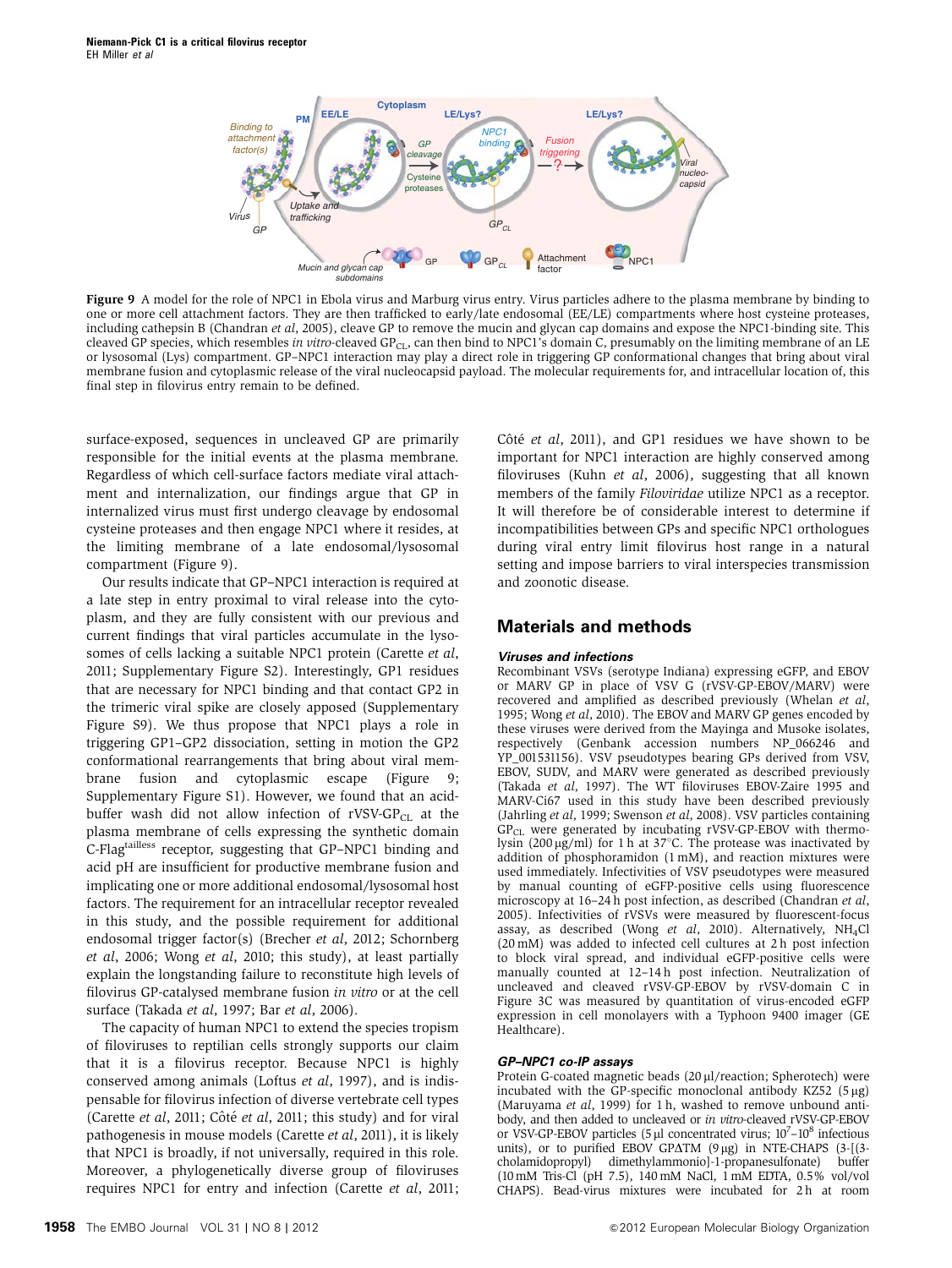temperature, and then added to crude detergent extracts of CHO CT43 cells expressing a Flag-tagged NPC1 protein (NPC1–Flag)  $(2 \times 10^6 \text{ cell})$ equivalents in 150 µl; prepared as described in Supplementary Materials and methods), or to purified, soluble NPC1 domain C (5  $\mu$ g/ml). After overnight incubation with mixing at 4<sup>°</sup>C, beads were retrieved with a magnet, extensively washed with NTE-CHAPS, and heated in Laemmli sample buffer to elute bound proteins. Solubilized proteins were subjected to SDS–polyacrylamide gel electrophoresis, and NPC1 and GP were detected by immunoblotting with anti-Flag (Sigma-Aldrich) and anti-GP1 (Wong et al, 2010) antibodies, respectively. Typically, 50–100% of each pellet sample and 5–10% of each supernatant sample were loaded on gels. Reciprocal co-IPs were carried out essentially as above, except that Flag-tagged proteins in CT43 cell extracts were first captured onto Flag antibodycoated magnetic beads  $(20 \mu l/reaction; Sigma)$ , and the beads were then incubated with uncleaved or cleaved rVSV-GP-EBOV particles in NTE-CHAPS buffer.

#### **GP–NPC1 capture ELISA**

Ninety-six-well high-binding ELISA plates (Corning) were coated with the GP-specific monoclonal antibody KZ52  $(2 \mu g/ml \text{ in } PBS)$ , and then blocked with PBS containing 3% bovine serum albumin and 0.5% CHAPS (PBSA-CHAPS). Uncleaved or in vitro-cleaved rVSV-GP or VSV-GP particles solubilized in PBSA-CHAPS buffer were added to the blocked plates, and GP capture was allowed to proceed for 1 h at  $37^{\circ}$ C. After washing to remove unbound GP, serial dilutions of NPC1–Flag partially purified from CT43 cells (0–100 ng/ well), crude detergent extracts of 293T cells expressing Flag-tagged NPC1 or NPC1L1 proteins  $(0-2 \times 10^5 \text{ cell equivalents})$ , or purified, soluble domain C  $(0-40 \mu g/ml)$  were added to the wells. After an overnight incubation at  $4^{\circ}$ C, plates were extensively washed, and bound Flag-tagged proteins were detected with an anti-Flag antibody-horseradish peroxidase conjugate and Ultra-TMB substrate (Thermo).

#### **Protease-mediated infection by rVSV-GP-MARV**

rVSV-GP-MARV was centrifuged onto monolayers of CT43 cells expressing domain C-Flag or domain C-Flagtailless cells at  $150 g$  at  $4^{\circ}$ C for  $45$  min. Cells were removed onto ice and the growth medium was replaced with prewarmed PBS containing increasing concentrations of thermolysin (0–150  $\mu$ g/ml) at 37°C for 5 min. Protease and unbound virus were removed by washing with growth medium, and cells were then incubated at 28°C. Viral infectivity was scored 16–18 h later by enumerating eGFP-positive cells.

### **References**

- Alvarez CP, Lasala F, Carrillo J, Muniz O, Corbi AL, Delgado R (2002) C-type lectins DC-SIGN and L-SIGN mediate cellular entry by Ebola virus in cis and in trans. J Virol 76: 6841–6844
- Bar S, Takada A, Kawaoka Y, Alizon M (2006) Detection of cell-cell fusion mediated by Ebola virus glycoproteins. J Virol 80: 2815–2822
- Becker S, Spiess M, Klenk HD (1995) The asialoglycoprotein receptor is a potential liver-specific receptor for Marburg virus. J Gen Virol 76(Part 2): 393–399
- Berger AC, Salazar G, Styers ML, Newell-Litwa KA, Werner E, Maue RA, Corbett AH, Faundez V (2007) The subcellular localization of the Niemann-Pick Type C proteins depends on the adaptor complex AP-3. J Cell Sci 120: 3640–3652
- Brecher M, Schornberg KL, Delos SE, Fusco ML, Saphire EO, White JM (2012) Cathepsin cleavage potentiates the Ebola virus glycoprotein to undergo a subsequent fusion relevant conformational change. J Virol 86: 364-372
- Brindley MA, Hughes L, Ruiz A, McCray Jr PB, Sanchez A, Sanders DA, Maury W (2007) Ebola virus glycoprotein 1: identification of residues important for binding and postbinding events. J Virol 81: 7702–7709
- Carette JE, Raaben M, Wong AC, Herbert AS, Obernosterer G, Mulherkar N, Kuehne AI, Kranzusch PJ, Griffin AM, Ruthel G, Dal Cin P, Dye JM, Whelan SP, Chandran K, Brummelkamp TR. (2011) Ebola virus entry requires the cholesterol transporter Niemann-Pick C1. Nature 477: 340–343
- Carstea ED, Morris JA, Coleman KG, Loftus SK, Zhang D, Cummings C, Gu J, Rosenfeld MA, Pavan WJ, Krizman DB,

#### **Supplementary data**

Supplementary data are available at The EMBO Journal Online (http://www.embojournal.org).

### **Acknowledgements**

We thank Margaret C Kielian, Max L Nibert, Vinayaka R Prasad, Steven U Walkley, and Anthony C Wong for critical reading of the manuscript and valuable advice; and T-Y Chang, DR Burton, and T Kirchhausen for their generous gifts of the WT and NPC1-null CHO cells, KZ52 antibody, and a plasmid encoding LAMP1-eGFP, respectively. This research was supported by NIH grants R01 AI088027 (to KC), AI081842 and U54 AI057159 (NERCE-BEID) (to SPW), and R21 HG004938 (to TRB); by the DTRA project, #CBM.VAXPLAT. 05.10.RD.005 (to JMD); and by the Ara Parseghian Medical Research Foundation (to SRP). EHM was additionally supported by NIH-funded training program T32 GM007288 at the Albert Einstein College of Medicine. Opinions, interpretations, conclusions, and recommendations are those of the authors and are not necessarily endorsed by the US Army.

Author contributions: EHM, KC, TRB, SPW, and JD conceived the study and wrote the paper. EHM, EN, and KC devised and implemented the GP–NPC1 binding assays. EHM, GO, JEC, and KC designed mutant forms of NPC1 and generated stable cell lines expressing them. EHM, MR, and KC carried out the filovirus entry and infection studies with VSV pseudotypes and recombinants. GO and TRB generated the viper cell lines and NPC1 loop-deletion mutants. AK generated the cell line expressing NPC1L1. MR created and tested the rVSV-loop C virus, and carried out studies of viral entry and protein localization using confocal fluorescence and electron microscopy. MD and SRP designed and produced purified soluble domain C. ASH and JMD generated purified GPATM. ASH, AIK, GR, and JMD performed experiments with the wild-type agents.

### **Conflict of interest**

Brummelkamp, Carette, Chandran, Raaben, and Whelan are co-inventors on a patent application that describes NPC1 as a target for development of antiviral therapies against filoviruses.

Nagle J, Polymeropoulos MH, Sturley SL, Ioannou YA, Higgins ME, Comly M, Cooney A, Brown A, Kaneski CR, Blanchette-Mackie EJ et al (1997) Niemann-Pick C1 disease gene: homology to mediators of cholesterol homeostasis. Science 277: 228–231

- Chan SY, Empig CJ, Welte FJ, Speck RF, Schmaljohn A, Kreisberg JF, Goldsmith MA (2001) Folate receptor-alpha is a cofactor for cellular entry by Marburg and Ebola viruses. Cell 106: 117–126
- Chandran K, Sullivan NJ, Felbor U, Whelan SP, Cunningham JM (2005) Endosomal proteolysis of the Ebola virus glycoprotein is necessary for infection. Science 308: 1643–1645
- Côté M, Misasi J, Ren T, Bruchez A, Lee K, Chandran K, Filone CM, Hensley L, Li Q, Ory D, Chandran K, Cunningham J (2011) Small molecule inhibitors reveal Niemann-Pick C1 is essential for Ebola virus infection. Nature 477: 344–348
- Cruz JC, Sugii S, Yu C, Chang TY (2000) Role of Niemann-Pick type C1 protein in intracellular trafficking of low density lipoproteinderived cholesterol. J Biol Chem 275: 4013–4021
- Davies JP, Ioannou YA (2000) Topological analysis of Niemann-Pick C1 protein reveals that the membrane orientation of the putative sterol-sensing domain is identical to those of 3-hydroxy-3-methylglutaryl-CoA reductase and sterol regulatory element binding protein cleavage-activating protein. J Biol Chem 275: 24367–24374
- Davies JP, Levy B, Ioannou YA (2000) Evidence for a Niemann-pick C (NPC) gene family: identification and characterization of NPC1L1. Genomics 65: 137–145
- Deffieu M, Pfeffer SR (2011) Niemann-Pick type C1 function requires lumenal domain residues that mediate cholesteroldependent NPC2 binding. Proc Natl Acad Sci USA 108: 18932–18936